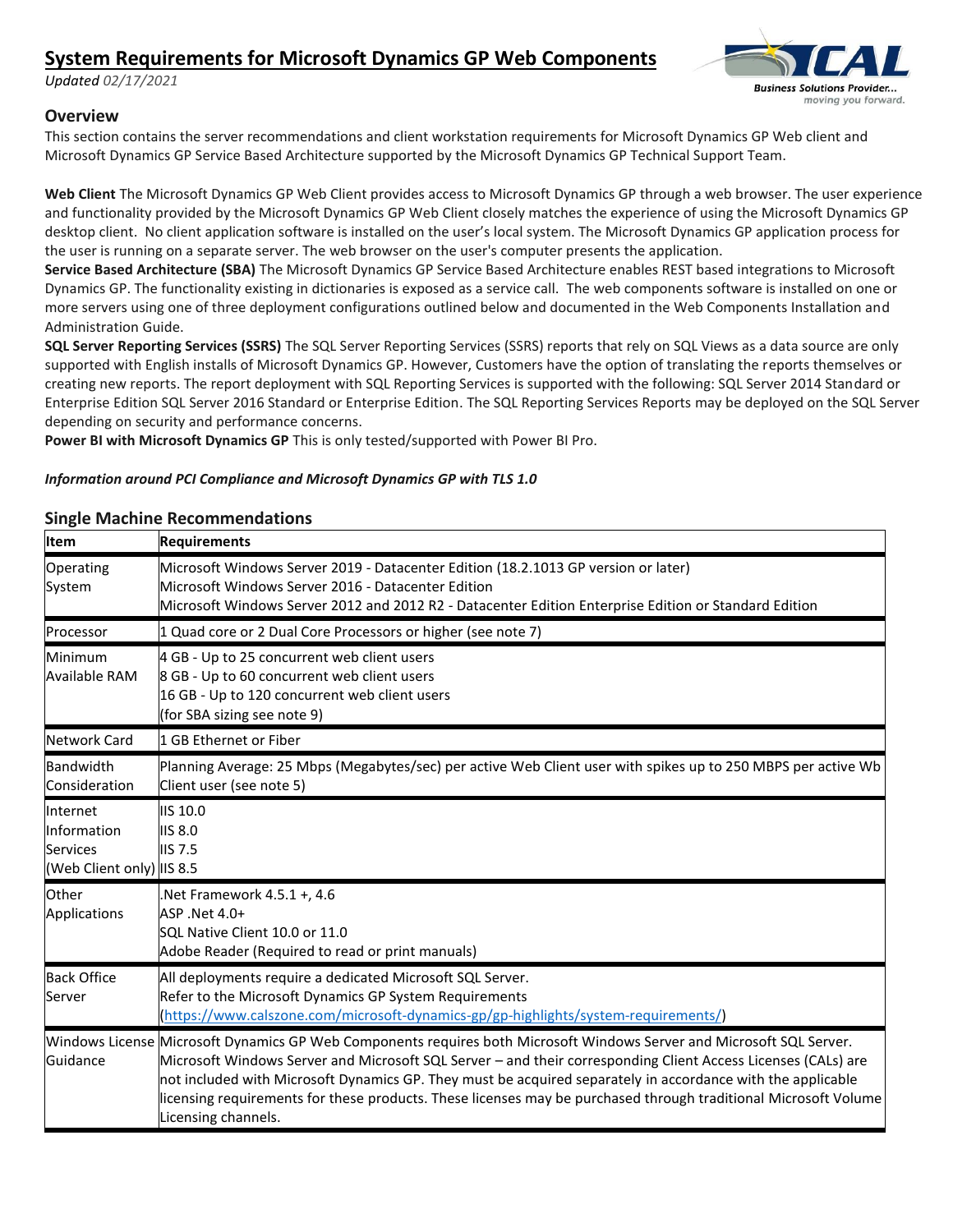#### **NOTES**

- 1. The web server computer name cannot contain an underscore (\_).
- 2. English language operating system required.
- 3. Hyper threading can be enabled for the processors.
- 4. When you deploy a system in a virtual environment, make sure that you have sufficient hard disk space to avoid performance problems. Each computer that you deploy in a virtual environment should meet or exceed the random-access memory (RAM) requirements and the hard disk space requirements. For more information, click the following article to view the Support policy for Microsoft software running in non-Microsoft hardware virtualization software Microsoft Knowledge Base: 897615.
- 5. Sustained bandwidth utilization will increase with SmartList data exports and printing large Word Template documents (Web Client only).
- 6. Microsoft Dynamics GP Web Components must be installed in a domain environment
- 7. Processor requirements are minimums and will need to increase as number of concurrent web client users increase per machine.
- 8. It is recommended you avoid executing consecutive Service Based Architecture (SBA) Get List requests of 1,000 or more records. This could impact the performance of other SBA requests as well as the performance of the Web Client product if both products are on the same session host machine.
- 9. Refer to the following KB article 3035914 for service-based architecture sizing.

### **Scale Out Recommendations Web Server(s)**

| <b>Item</b>                                                 | <b>Requirements</b>                                                                                                                                                                                                                                                                                                                                                                                                                                                             |  |  |
|-------------------------------------------------------------|---------------------------------------------------------------------------------------------------------------------------------------------------------------------------------------------------------------------------------------------------------------------------------------------------------------------------------------------------------------------------------------------------------------------------------------------------------------------------------|--|--|
| Operating<br>System                                         | Microsoft Windows Server 2019 - Datacenter Edition (18.2.1013 GP version or later)<br>Microsoft Windows Server 2016 - Datacenter Edition<br>Microsoft Windows Server 2012 and 2012 R2 - Datacenter Edition Enterprise Edition or Standard Edition                                                                                                                                                                                                                               |  |  |
| Processor                                                   | 1 Quad core or higher                                                                                                                                                                                                                                                                                                                                                                                                                                                           |  |  |
| Minimum<br>Available RAM                                    | 4 GB or more                                                                                                                                                                                                                                                                                                                                                                                                                                                                    |  |  |
| Network Card                                                | 1 GB Ethernet or Fiber                                                                                                                                                                                                                                                                                                                                                                                                                                                          |  |  |
| Internet<br>Information<br>Services<br>(Web Client<br>only) | <b>IIS 10.0</b><br><b>IIS 8.0</b><br><b>IIS 7.5</b><br><b>IIS 8.5</b>                                                                                                                                                                                                                                                                                                                                                                                                           |  |  |
| Other<br>Applications                                       | Net Framework 4.5.1 +, 4.6<br>ASP .Net 4.0+<br>SQL Native Client 10.0 or 11.0                                                                                                                                                                                                                                                                                                                                                                                                   |  |  |
| <b>Back Office</b><br>Server                                | All deployments require a dedicated Microsoft SQL Server.<br>Refer to the Microsoft Dynamics GP System Requirements<br>(https://www.calszone.com/microsoft-dynamics-gp/gp-highlights/system-requirements/)                                                                                                                                                                                                                                                                      |  |  |
| Windows<br>License<br>Guidance                              | Microsoft Dynamics GP Web Components requires both Microsoft Windows Server and Microsoft SQL Server.<br>Microsoft Windows Server and Microsoft SQL Server - and their corresponding Client Access Licenses (CALs) are<br>not included with Microsoft Dynamics GP. They must be acquired separately in accordance with the applicable<br>licensing requirements for these products. These licenses may be purchased through traditional Microsoft Volume<br>Licensing channels. |  |  |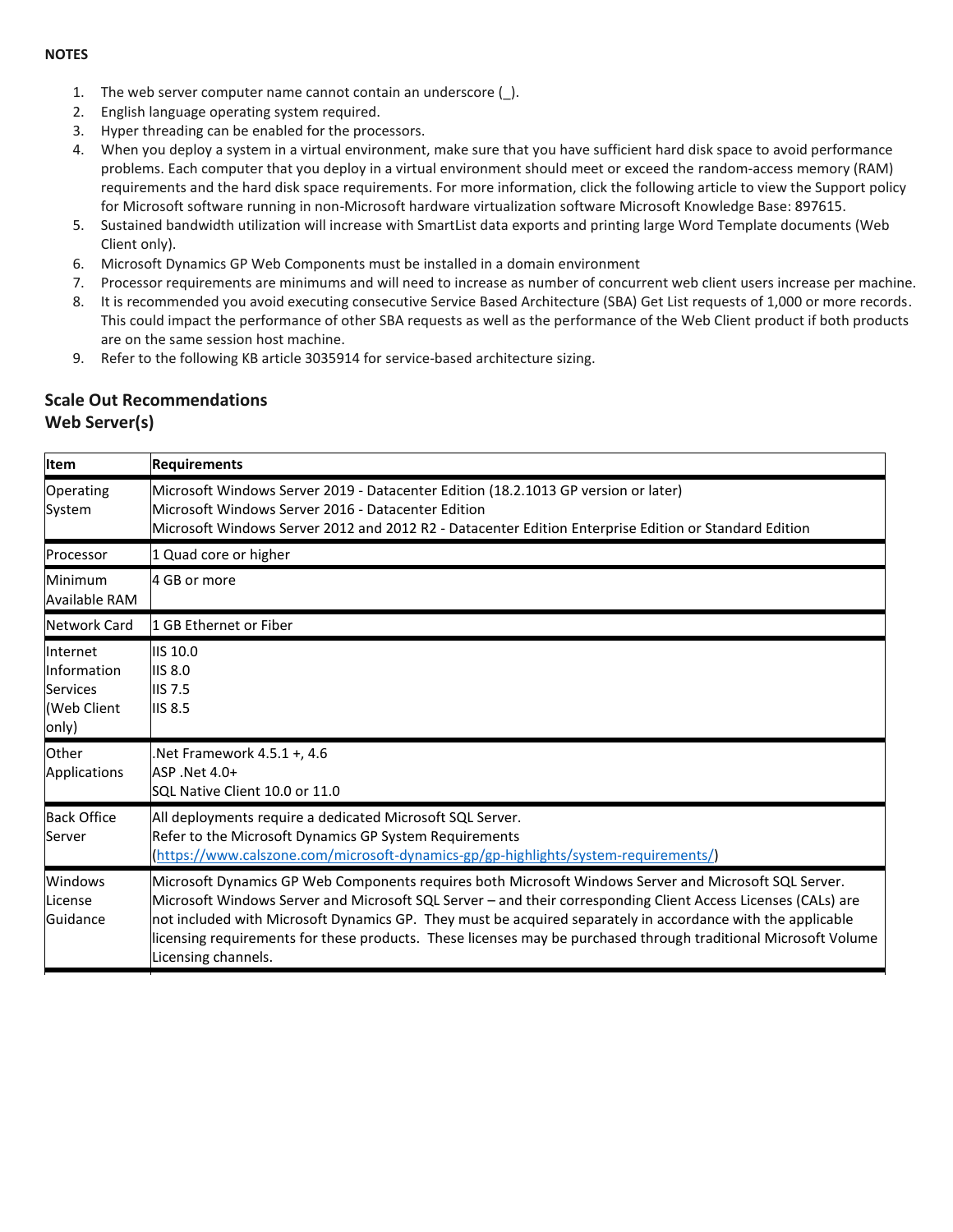# **Session Server(s)**

| <b>Item</b>                    | <b>Requirements</b>                                                                                                                                                                                                                                                                                                                                                                                                                                                             |  |  |
|--------------------------------|---------------------------------------------------------------------------------------------------------------------------------------------------------------------------------------------------------------------------------------------------------------------------------------------------------------------------------------------------------------------------------------------------------------------------------------------------------------------------------|--|--|
| Operation<br>System            | Microsoft Windows Server 2019 - Datacenter Edition (18.2.1013 GP Version or later)<br>Microsoft Windows Server 2016 - Datacenter Edition<br>Microsoft Windows Server 2012 and 2012 R2 - Datacenter Edition Enterprise Edition or Standard Edition                                                                                                                                                                                                                               |  |  |
| Processor                      | 1 Quad Core or 2 Dual Core Processors or higher (see note 8)                                                                                                                                                                                                                                                                                                                                                                                                                    |  |  |
| Minimum<br>Available RAM       | 4 GB - Up to 25 concurrent web client users<br>8 GB - Up to 60 concurrent web client users<br>16 GB - Up to 120 concurrent web client users<br>(for SBA sizing see note 10)                                                                                                                                                                                                                                                                                                     |  |  |
| Network Card                   | 1 GB Ethernet or Fiber                                                                                                                                                                                                                                                                                                                                                                                                                                                          |  |  |
| Bandwidth<br>Consideration     | Planning Average: 25 Mbps (Megabytes / sec) per active<br>Web Client user with spikes up to 250 Mbps per active Web Client user (see note 5)                                                                                                                                                                                                                                                                                                                                    |  |  |
| Other<br>Applications          | NFT Framework $4.5.1 + 4.6$<br>SQL Native Client 10.0 or 11.0<br>Adobe Reader (required to read or print manuals)                                                                                                                                                                                                                                                                                                                                                               |  |  |
| <b>Back Office</b><br>Server   | All deployments require a dedicated Microsoft SQL Server.<br>Refer to the Microsoft Dynamics GP System Requirements<br>(https://www.calszone.com/microsoft-dynamics-gp/gp-highlights/system-requirements/)                                                                                                                                                                                                                                                                      |  |  |
| Windows<br>License<br>Guidance | Microsoft Dynamics GP Web Components requires both Microsoft Windows Server and Microsoft SQL Server.<br>Microsoft Windows Server and Microsoft SQL Server - and their corresponding Client Access Licenses (CALs) are<br>not included with Microsoft Dynamics GP. They must be acquired separately in accordance with the applicable<br>licensing requirements for these products. These licenses may be purchased through traditional Microsoft Volume<br>Licensing channels. |  |  |

#### **NOTES**

- 1. The web server computer name cannot contain an underscore ().
- 2. English language operating system required.
- 3. Hyper threading can be enabled for the processors.
- 4. When you deploy a system in a virtual environment, make sure that you have sufficient hard disk space to avoid performance problems. Each computer that you deploy in a virtual environment should meet or exceed the random-access memory (RAM) requirements and the hard disk space requirements. For more information, click the following article number to view the article in the Microsoft Knowledge Base: 897615 Support policy for Microsoft software running in non-Microsoft hardware virtualization software.
- 5. Sustained bandwidth utilization will increase with SmartList data exports and printing large Word Template documents (Web Client only).
- 6. Microsoft Dynamics GP Web Components must be installed in a domain environment
- 7. The Web Site, Web Client Management Console, Session Central Service, and GP Service are typically installed on the Web Server.
- 8. Processor requirements are minimums and will need to increase as number of concurrent web client users increase per machine.
- 9. It is recommended you avoid executing consecutive Service Based Architecture (SBA) Get List requests of 1,000 or more records. This could impact the performance of other SBA requests as well as the performance of the Web Client product if both products are on the same session host machine.
- 10. Refer to the following KB article 3035914 for service-based architecture sizing.